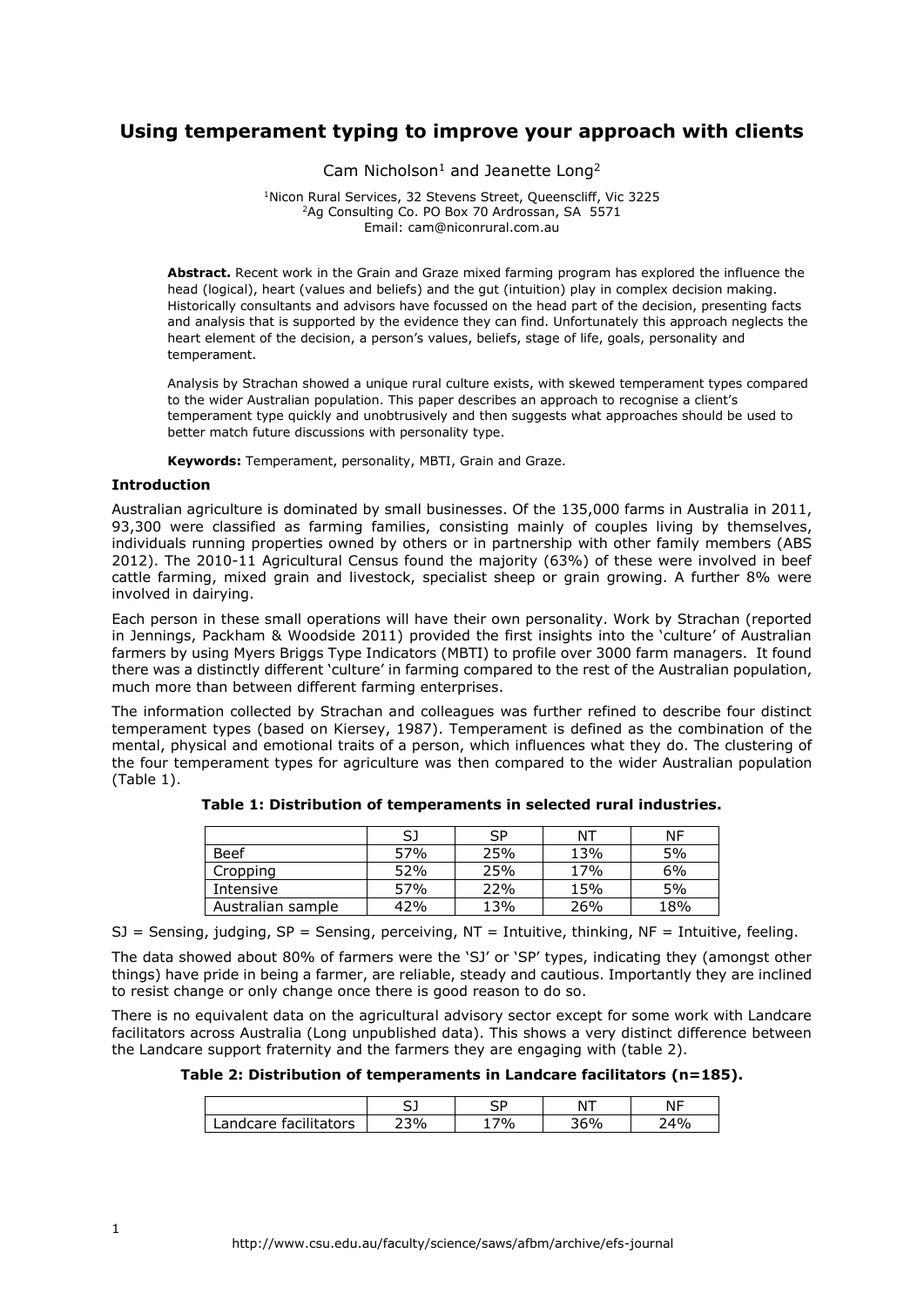The conclusions of Strachan and insights from Long create a significant challenge for effective agricultural extension. The majority of the target audience appear to be naturally reluctant to change because of their temperament. They change when they can see tangible benefits and the risk of adoption has been reduced through refinement by others. Secondly the people providing advice, in this case towards natural resource management, have very different personalities to those they are likely to be engaging with. The potential trap is for advisors to conduct extension that suits their personality and not in a way that suits the target audience.

But even if we recognise the importance of different personality types in agriculture, how can we conduct personality analysis and use this information to become more effective in understanding our audience, what we present to them and how we facilitate their learning?

Recent work in the Grain and Graze mixed farming program has explored what influences complex decision making. It was concluded the perceived failure of many farmers to adopt new or different practices was a result of an over emphasis on winning the 'head' or logical part of the decision (facts and analysis) and insufficient respect for the 'heart' (values and beliefs) and the 'gut' (intuitive) elements of the decision (Nicholson, 2015). The reluctance of farmers to change identified by Strachan may well be anchored in a failure by extension practitioner to recognise the 'heart' and 'gut' influences which are partly shaped by the personality and temperament of the target audience.

Personality influences the way we learn, the way we make decisions, organise our lives and communicate with others. There is often debate about what shapes our personality type and while the percentages vary, roughly 40% of personality is genetic, 40% is formed during our formative years (up to about the age of 14) and 20% is through socialisation (Plowman, pers. comm., 2 May). This infers we are unlikely to change the personality of the target audience, so we need to adapt our extension approach.

By understanding the personality types and temperament of individuals, extension practitioners can tailor their interactions and messages to better suit the target audience. They can also recognise their own personality biases and look to flex their approach to suit a different personality or even different personalities within the same business. Unfortunately undertaking the complete MBTI analysis takes about one hour (Briggs Myers, 1980) and results in 16 possible personality descriptions. Personality type can then be condensed into one of four temperament groups (Keirsey 1987), but relies on completing the initial MBTI. Shorter but less comprehensive approaches are available but still take time and are often intrusive on the audience.

The Grain and Graze program has taken the MBTI approach and temperament typing to create six descriptors than can be used by extension practitioner to quickly align behaviours they observe in their clients with a temperament type. This typing can then be used to tailor how to engage, what to say and how to assist in informing a decision.

The approach is relatively simple, by reading descriptions and making a two-step judgement based on what is observed. This gives four temperament types of farmers, consistent with the categories used by Strachan. This two-step process can be summarised as follows (Figure 1).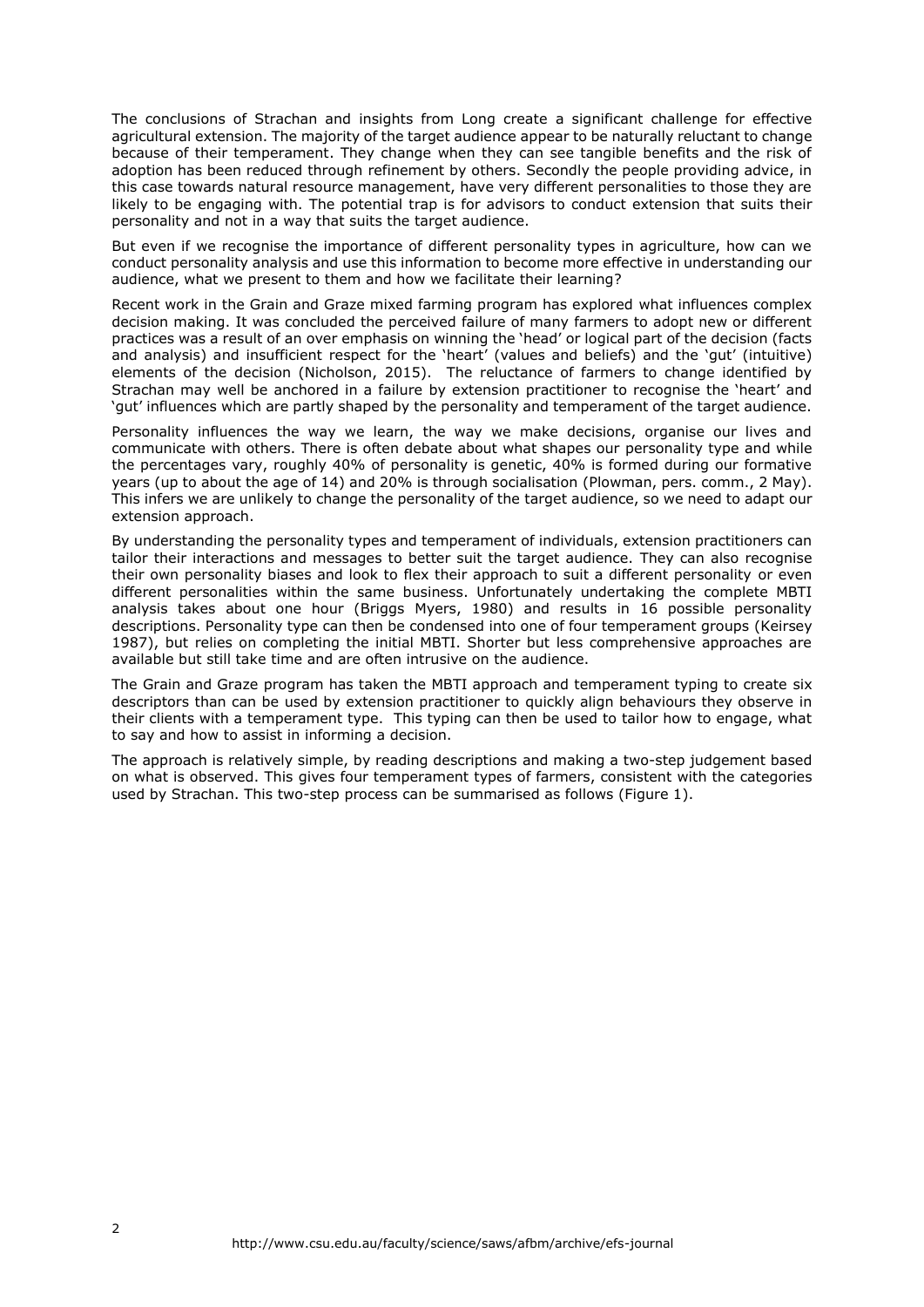

**Figure 1: Two-step process to determine temperament type based on MBTI and Kiersey.**

# **Identifying the Grain and Graze personality descriptors**

Step 1: Determine how they learn

This separates people into two types of learners, the **detail** learner (the 'S' group in MBTI) or the big picture learner (The 'N' group in MBTI). Approximately 75% of the farming population are detail learners.

A detail learner (S) behaves something like this;

They focus on the present and what is real and concrete. They like to learn using all five senses and work through problems from the beginning, progressing in a logical sequential way. They like facts, but also trust their intuition and past experiences to inform their learning. You would describe them as practical and down to earth, if not a bit conservative. They only see the bigger picture once they have worked through the parts.

A big picture learner (N) behaves something like this;

They jump in the deep end, motivated by the possible outcome, big results and what could be. The details gets worked out as they go. They value innovation, can be speculative and are imaginative, liking theories and possibilities. They learn by connecting patterns or bits of the jigsaw. They are future focused.

If they are a detail learner (S), decide if they like to be organised (the 'J' group in MBTI) or are flexible (the P group in MBTI).

Step 2a: How they like to be organised

An organised person appears something like this;

They make plans and follow them and don't like to rest until the job is done. It's often one job at a time. They make lists, file things, make appointments and keep them, getting annoyed when things change especially at the last minute. When they meet you, they will have all their questions and documents at their fingertips. They handle time-limits well, planning their life towards deadlines. They are more likely to follow the 'rules' and like to have order in their world.

A flexible person appears something like this;

They appear spontaneous and adapt readily to changing circumstances. They are more likely to have lots of balls in the air at one time, find it hard to say no. Deadlines and 'rules' are for guidance only and they often plan backwards from a deadline, getting things finished at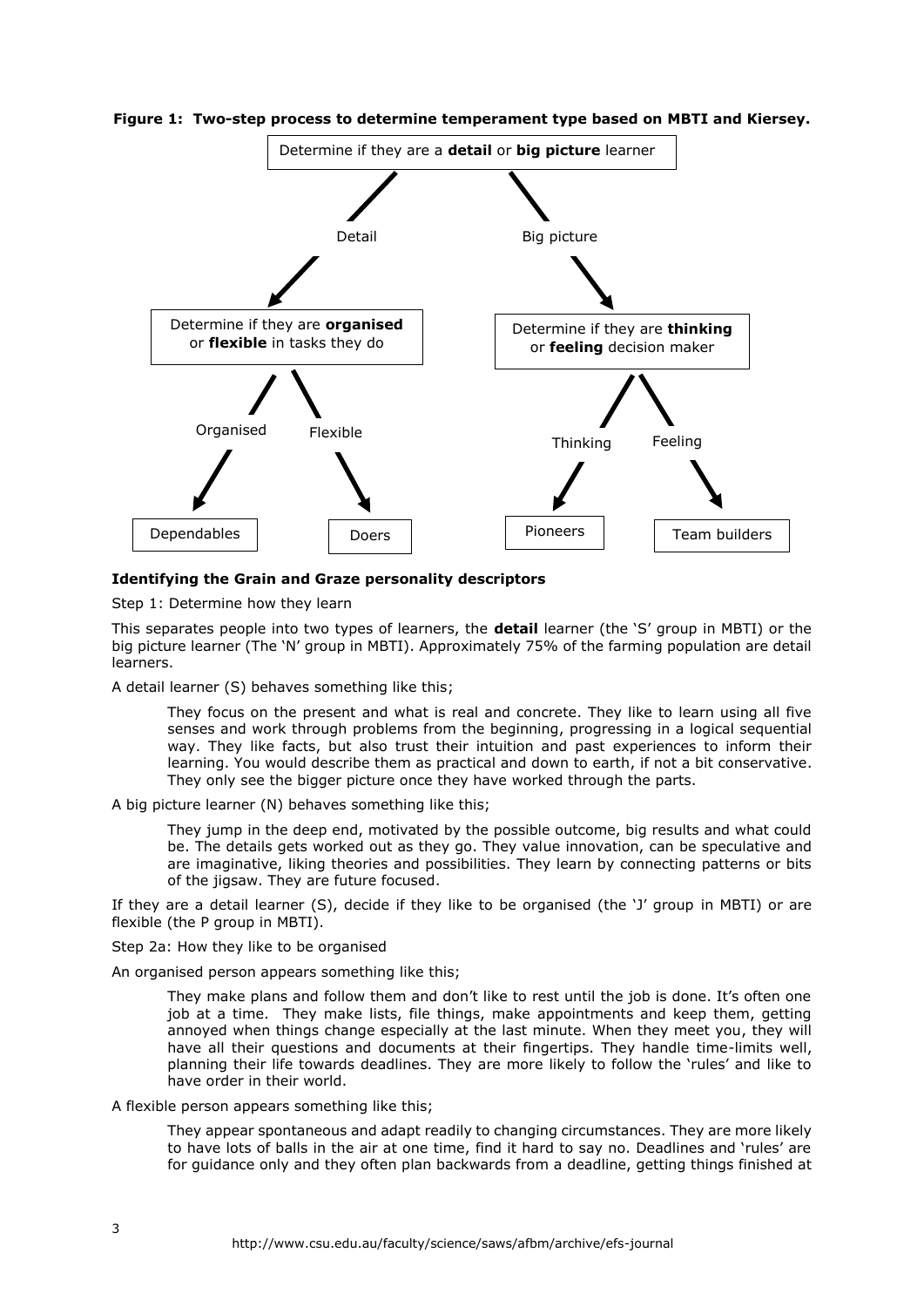the last second or a bit later. A flexible person often appears chaotic but it doesn't seem to bother them. Don't expect them to have specific documents at their fingertips.

Step 2b: If they are a big picture learner (N), decide how they make decisions either as a thinker (the 'T' group in MBTI) or as a feeler (the 'F' group in MBTI) person.

A thinking person operate something like this;

You see them coming up with logical solutions to problems, working through a process because they believe there is a 'right' answer at the end of it. They conduct analysis before making a decision and value collecting information to calculate the bottom line. They will often hold a strong point of view and defend it, often being insensitive to the feelings or reactions of others. To outsiders a thinker can appear 'hard and cold', often negative to new ideas and suggestions and willing to pour cold water over a new idea.

A feeling person operates something like this;

They take into account people's feelings and values when making decisions, preferring to keep the peace rather than 'poke the possum'. They are hurt by criticism or ridicule, taking it personally and commonly withdraw to avoid further distress. They are great hosts and are 'people' people, being inclusive and canvasing a range of thoughts and opinions when important decisions are made. You see them looking after the emotional wellbeing of others around them, often spending money and putting in systems to make their job easier. We often describe them as 'warm and fuzzy' and often have a strong environmental focus.

While there is nothing black and white about personality types, the four temperament groups do have distinct characteristics that help describe differences in the farming population. In this paper each group has been given a name and description to align more with farming and agriculture.

### *Group 1: Dependables (the 'SJ' in MBTI)*

They are proud of the industry they work in and believe what they do is of great value and service to the community. They like being called a farmer and achieve great satisfaction from growing products that look and taste good.

Dependables have a strong work ethic. They value consistency and routine, often getting pleasure out of doing the same task day after day until the job is done e.g. shearing, sowing, harvest. They are careful and value reliability, consistency, loyalty, security and order, so tend not to 'rock the boat' and protest. If they don't like something they simply don't participate. They like to be helpful and will often involve themselves in the local community through sport, services eg fire brigade or local committees, but more as a helper than a leader.

Their skills include attention to detail, reliability and a capacity to work to a deadline. They like solid facts and are good at developing policies and procedures. They dislike change for change sake but will take on new innovation once it has been tried and tested and a process or guideline has been developed, usually by the pioneers. They are more risk averse than the other groups.

If you visit their farm most are likely to have a shadow board in the workshop with the tools neatly arranged in their place. A whiteboard will show the jobs list and this is marked off as completed. Machinery is neatly parked around the sheds, most gates swing and the woolshed is tidy after shearing is over.

They like to be provided with a detailed plan from their Adviser. Being clear about things like pesticide or fertiliser rates is important to them and will double check the detail. They like to have a contingency plan for alternatives like an early or late break.

### *Group 2: Doers (the 'SP' in MBTI)*

Doers like farming but don't hold the same level of consistency and routine of the Dependables. They like to jump into things and get them done even if all the detail hasn't been sorted out. It is common to see them with multiple activities on the go at any one time, many of which will not be finished.

They work hard, often at a frantic pace but generally have a good sense of timing. They are more likely to take on new ideas, are at their best when the pressure is on and don't mind taking risks. They will do whatever works for a quick and effective payoff even if they have to ignore convention and rules.

They are good with detail, realistic, open minded and fairly tolerant but are impatient with theories and abstractions.

They also have a shadow board in the shed, but not all the tools are in their place. However they usually can put their hands on what they need when they need them. Machinery will often be in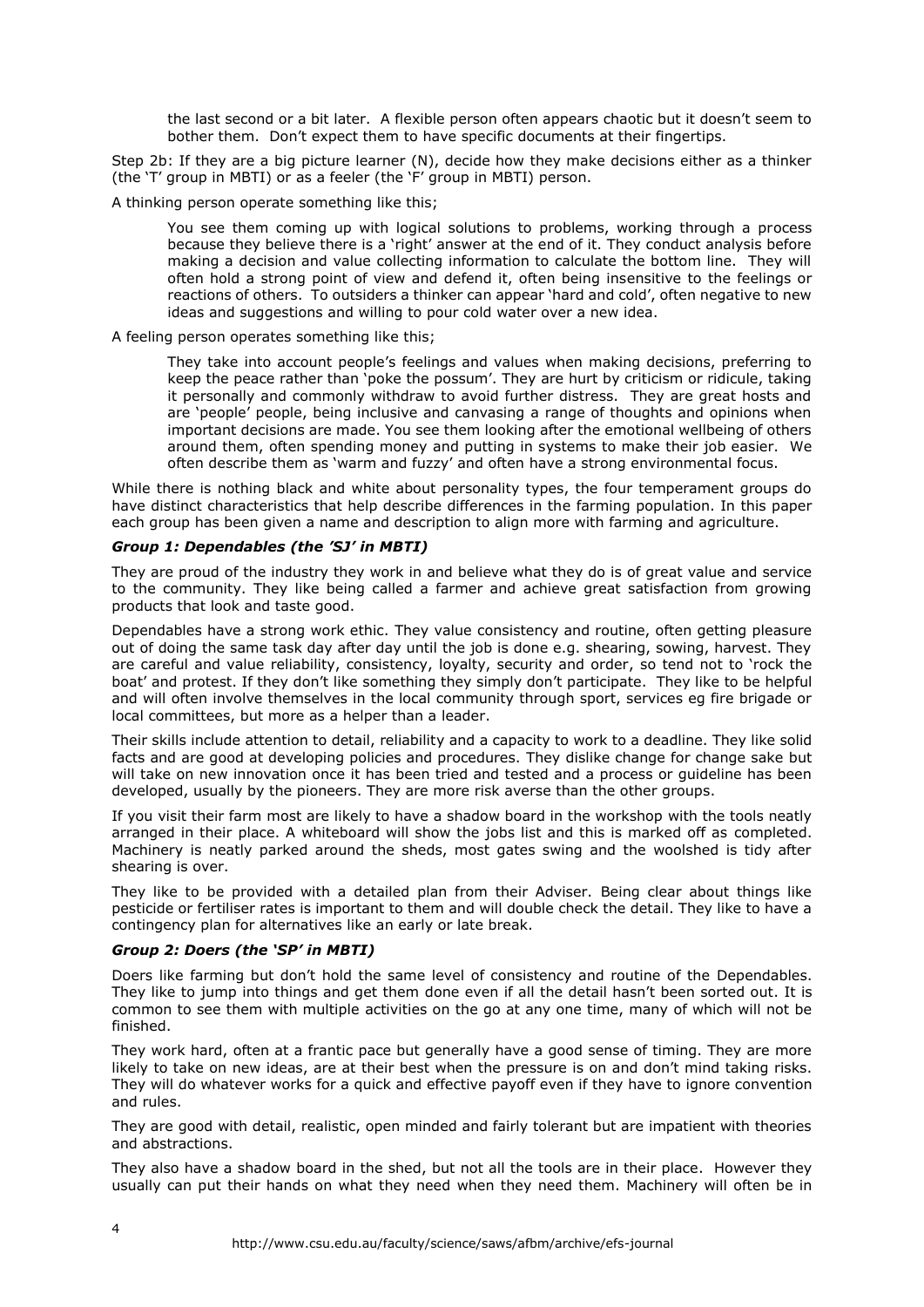pieces, taking a part off one implement to put on another so the job gets done. Enjoying practical hands on activities, they are likely to favour spending time in the technical aspects of farming such as fixing machinery, building fences and making things. They like working in the business not on the business.

While they still value the detailed plan from the adviser, they don't follow it as closely as the Dependables.

### *Group 3: Pioneers (the 'NT' in MBTI)*

Pioneers will try almost anything and will often be the first in the district to try something new. While they love getting their teeth into the start up, they have to concentrate to sustain interest once the project is past the design phase.

Pioneers are consistently good at generating new ideas. Their strengths include problem solving, strategic planning and understanding complex systems. They see patterns in complexity and are the innovators of new technology. Their potential weakness is failing to focus on the needs of other people because they are too wrapped up in the next thing.

The Pioneers are likely to have several projects on the go at once, this may show up as an untidier farm yard. They will often have trials on their property; evaluating new products or ideas. They are often the first in the district to try something new such a new crop or pasture. Gates often don't swing, the woolshed still has the oddments from shearing lying about and there are a lot of 'I must get around to that' jobs to do.

When working with Advisers they will talk conceptually about the plan for the year identifying the goals and outcomes and are not so interested in the detail of the plan, as they will work it out as they go along. The adviser will often find the plan they prepared has changed since their last visit.

# *Group 4: Team builders (The NF in MBTI)*

Team builders are genuine people with integrity. They always trying to reach their goals without compromising their personal code of ethics. They speak mostly of what they hope for and imaging what might be possible.

They tend to focus on the people needs of a business or community and make great community leaders. They support inclusive decision-making and firmly believe the strength of the business lies in the people. Their strengths include developing a vision and empowering others to join them. They often avoid conflict, strive for harmony and may ignore problems in the hope that they will go away. Team builders are more likely to recognise the sometimes difficult role women can experience in farming businesses and where conflict can arise. They recognize the differences between genders and work to accommodate these.

Team Builders with staff will like their adviser to visit early in the week so activities can be planned to ensure the staff have family time on the weekend. It's important to them to have a harmonious team and value social events to show their appreciation.

# **Using this knowledge to adapt your extension approach**

The four temperament types require a different approach to maximise the chances of meaningful engagement. Key considerations to enhance engagement with the four temperament groups are presented (Table 3). With these ideas, four different strategies may be appropriate for the same practice change.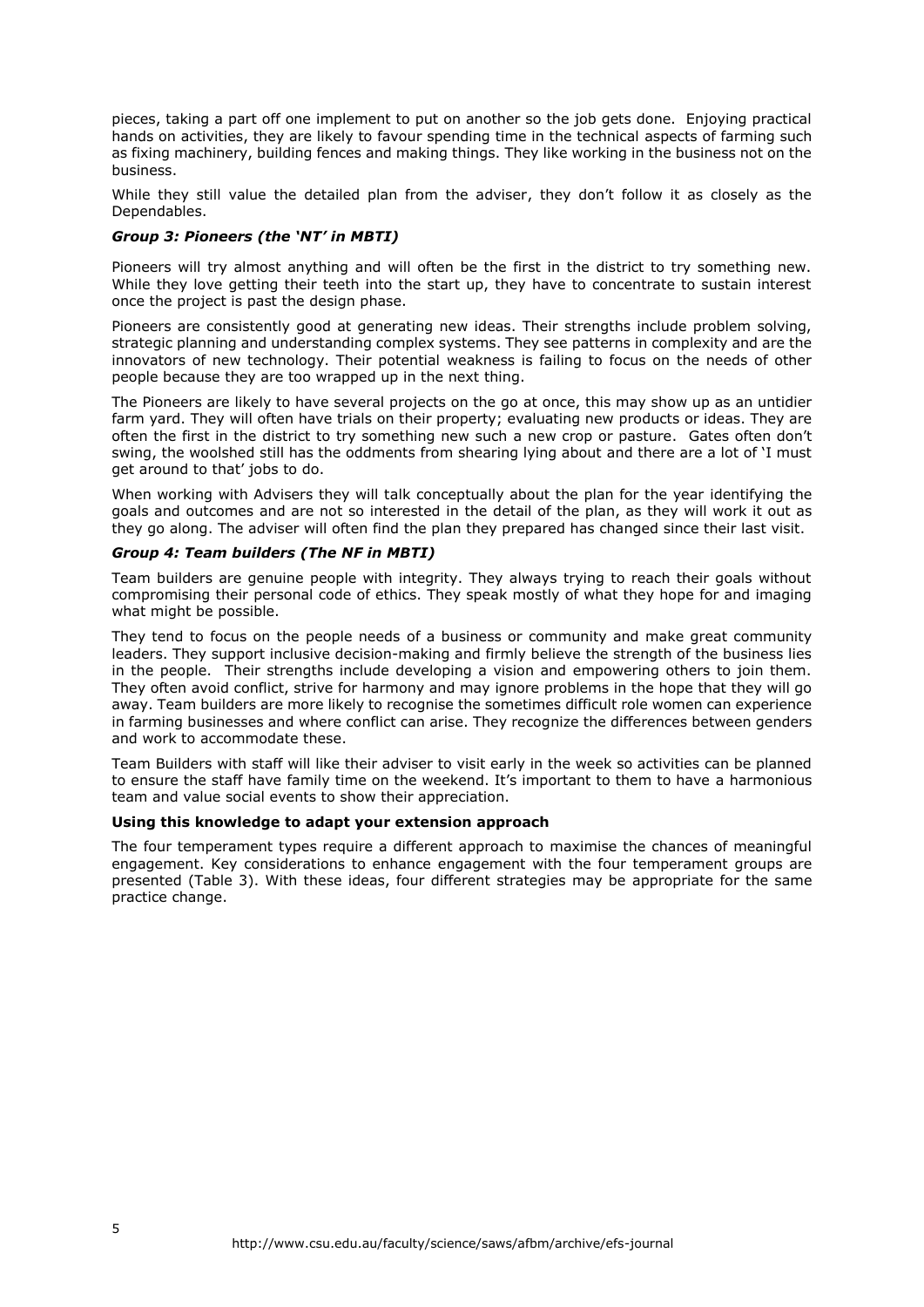| ad/1<br>Temperament | Key considerations that may enhance engagement                                                                                                                                                                                                                                                                                                                                                                                                       |
|---------------------|------------------------------------------------------------------------------------------------------------------------------------------------------------------------------------------------------------------------------------------------------------------------------------------------------------------------------------------------------------------------------------------------------------------------------------------------------|
| Dependables         | Change needs to be incremental, with motivation built on evidence and facts that relate immediately to them and not some remote example<br>Avoid saying what they have been doing is `wrong' (no longer best practice) because the<br>y may take offence and turn off                                                                                                                                                                                |
|                     | Localise the solution and information as much as possible because they only trust local and proven<br>Introduce ideas that don't disrupt current practices too much (small steps)                                                                                                                                                                                                                                                                    |
|                     | Design programs that allows farmers to test their own issues and help them monitor changes on their farm                                                                                                                                                                                                                                                                                                                                             |
|                     | Value and exxholor their leading to the top same and interition and their system of the system of their leading                                                                                                                                                                                                                                                                                                                                      |
|                     | experiential learners<br>Use small scale demonstrations of different approaches identified by participants (some of which may not wonk) to learn from because they are strong                                                                                                                                                                                                                                                                        |
|                     | need to work on collectively to solve<br>Discuss problems in a group setting (but maybe not as a stand-alone topic) so participants know they are not alone and that it is a district problem that we                                                                                                                                                                                                                                                |
|                     | not adopting them from somewhere else<br>There needs to be a long term commitment to this temperament type because change is<br>slow and methodical and they are developing their own procedures,                                                                                                                                                                                                                                                    |
| Doers               | Have bolder type suggestions on possible solutions that they may test<br>Invite other farmers who have already had a go to tell their story                                                                                                                                                                                                                                                                                                          |
|                     | Go direct to the paddock scale trialling but be prepared to offer some support because<br>measurements<br>they will get too busy and may miss potentially critical timing and                                                                                                                                                                                                                                                                        |
|                     | Avoid poring them with theories and left field ideas, concentrate on what seems to be working and what we could do next to build on this success                                                                                                                                                                                                                                                                                                     |
|                     | a learning experience e.g. a crop that is inappropriate in a rotation to achieve long term<br>Be prepared for them to drop the practice if a short term gain can be made by reverting<br>high, so what has back to the rotation discuss what might have been lost compared to what has been gained<br>weed control will be introduced because the price that year is really<br>to their 'old ways', but encourage them to start again, using this as |
|                     | these changes<br>Pacilitatio discossion around how they collid make these side as work in their farminal system<br>m, what changes would need to be made and how they might make                                                                                                                                                                                                                                                                     |
|                     | are a bit bolder).<br>Offer to mentor them so they become a speaker for the dependables (as people in this group have a lot of things in common with the dependables but maybe                                                                                                                                                                                                                                                                       |
| Pioneers            | Be a yopher, to schoot them skitch jierramics and data that the vector and data to positions they be down the p<br>Sell the problem without offering a solution                                                                                                                                                                                                                                                                                      |
|                     | changes may affect others in the business<br>Provide a sounding board for their ideas without sitting in judgement, however be prepared to challenge their thinking especially with how these possible                                                                                                                                                                                                                                               |
|                     | farm business much better than you can<br>Never sell, likis is in the set of the state of the section of the state is in this signal of $\sigma$<br>e ahead of yours and they can contextualise the problem within the                                                                                                                                                                                                                               |
|                     | 'tidy up' the story of what they have done with a<br>insights could easily be lost<br>focus on the bottom line e.g. a<br>case<br>study, because they will have moved onto something else and the                                                                                                                                                                                                                                                     |
|                     | Invite them to 'sell' the issue to industry leaders                                                                                                                                                                                                                                                                                                                                                                                                  |
|                     | don't really appreciate what the Dependables and doers want).<br>Don't ask them to design programs for the dependables or doers (because these people<br>are often on panel or boards or committees but think differently so                                                                                                                                                                                                                         |
|                     |                                                                                                                                                                                                                                                                                                                                                                                                                                                      |

# Table 3: Four broad temperament types and key considerations for enhanced engagement **Table 3: Four broad temperament types and key considerations for enhanced engagement**

6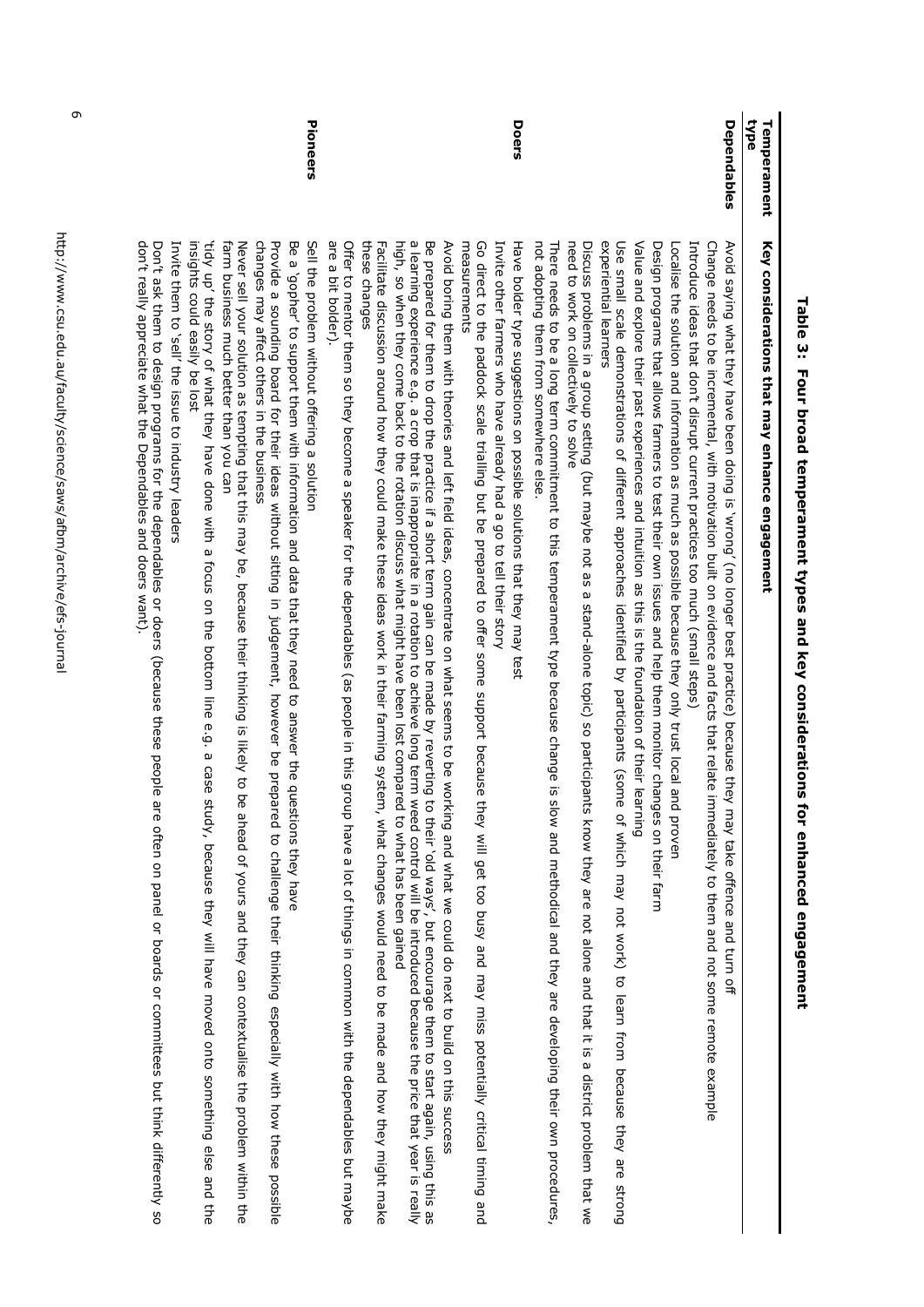$\overline{\phantom{0}}$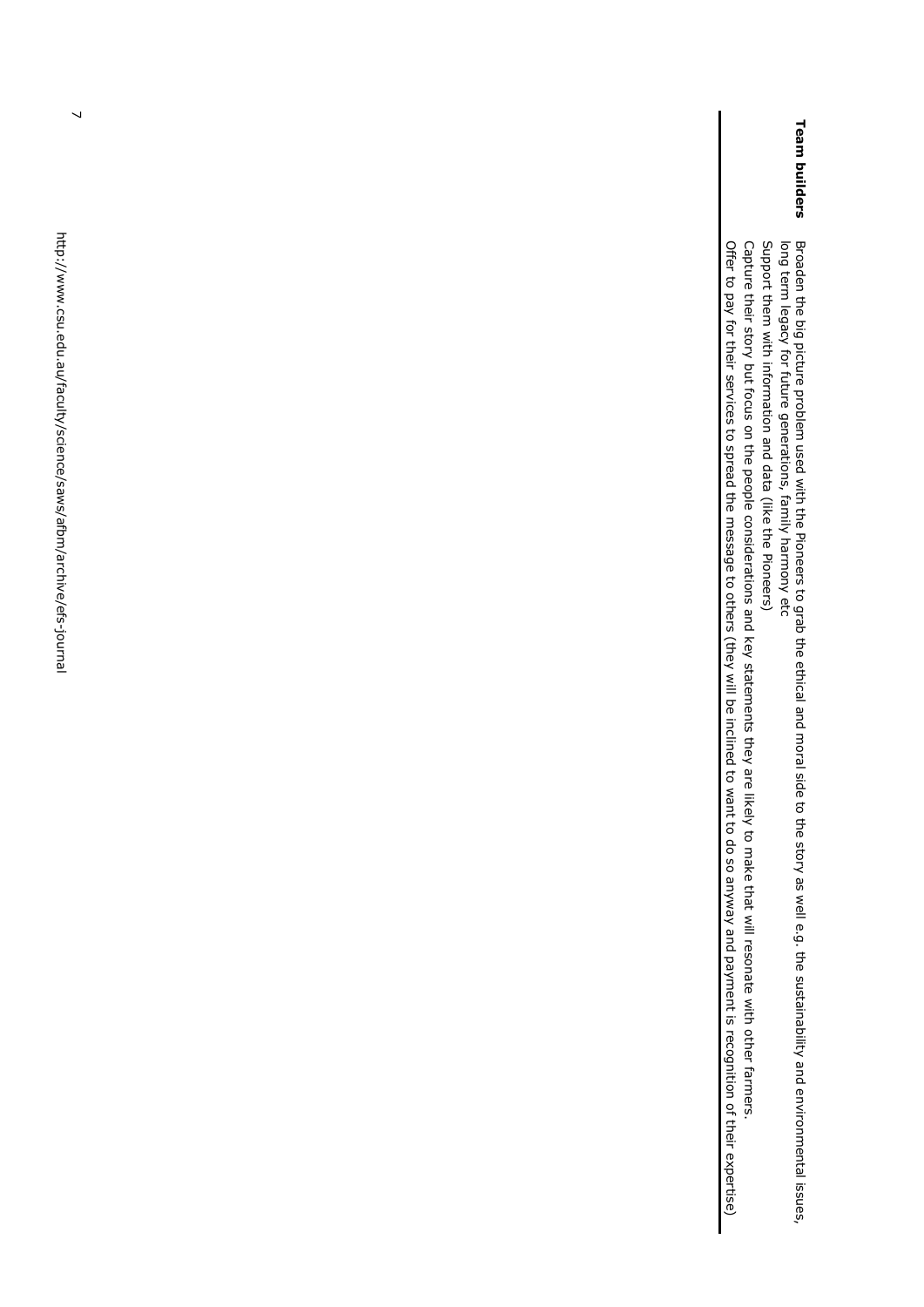An example may illustrate how the insights from table 3 can be applied.

Consider a cropping operation that is beginning to encounter major herbicide resistance problems because of the over reliance on repeated use a small number of chemical groups. As an industry we may see the likely solution in an integrated approach to weed management (IWM) but it would require some major changes to the practices and possibly enterprise mix on farms. We have some experimental data to support the need for change, some good theories about what to do and some useful extension materials.

The four temperament types will respond differently when confronted with this problem. The same thinking can apply to individuals or if dealing with a group of farmers.

The Dependables and Doers ( $\sim$ 75% of the farming population) will struggle to see the long term implications of the problem because they tend to focus on detail and not the big picture (tactical not strategic). They would rather work solving today's challenges than thinking too much about the future. The long term is too far away and possibly too confronting to think about, so they tend gravitate to dealing with the here and now.

The Dependables avoid disruption and are more likely to be focussed on finding the next chemical to hit the market that implementing an IWM program. However the next chemical is the starting point for discussion because this is where their thinking is at. While exploring what's new on the horizon, we also discuss how the problem has arisen (not their fault) and that it is a paddock by paddock problem that we don't fully understand. We offer farmers the opportunity to submit some of their own samples for resistance testing (this creates ownership of the problem) to determine the extent of the problem.

Once the results are available, a further discussion is held to discuss the findings and their meaning. At this discussion some simple alternative strategies such as annual fodder crops or green manure crops are also raised, as this is relatively easy to try. For both the findings and alternatives, we discuss their experiences with these fodders and anecdotal stories of resistance. To test these ideas we think are worthy (even if some may not work to learn from as they are strong experiential learners), we offer to set up a small trial of different fodder options (strips in a paddock) and do some basic monitoring that are observed over time. As we reflect on the results we look to take the next small step towards change.

A slightly different approach is used with the Doers compared to the Dependables. Elements such as weed resistance testing are included but we talk up the 'crisis' element of the problem and that a solution will require us to think differently and take a punt (appeals to their greater appetite for risk and solving 'in the moment' problems). We present a few ideas of what others who have faced similar problems are using e.g. windrow burning, chaff carts, crop topping and invite them to a meeting we organise where speakers from outside the district will talk about what they have done. A short trip follows.

At a debriefing from the presentations and trip, we ask who would be willing to try a paddock with an alternative approach. We offer to undertake some monitoring of things like weeds and dry matter production so we can quantify the effect of the treatment. Results are discussed with the individual but we also hold a follow up meeting where the experiences of individuals are shared with others. Particular emphasis is placed on how we could make these ideas work at the whole farm level. A few shining lights are approached to talk to members of the dependable group.

For the Pioneers and Team builders we start with the problem, warts and all and the long term implications to their farming business. We discuss where we need to get to (the goal) and some high level strategic approaches that might help us get there. We act as an investigator, finding out about different approaches the farmer thinks may work. We avoid designing a solution for them, instead feeding in ideas, testing and critiquing the approaches they are formulating. For the Pioneers our questioning also includes asking about the reactions of other people in their business to the possible changes being proposed e.g. bringing sheep back onto the property.

We make a commitment that their pioneering endeavours are not lost to the industry by capturing their 'journey' in a case study that can be used by others. We also make contact within the industry to make sure key decision makers know about what is happening (good news story) but also so they can shape the investment agenda.

# **In conclusion**

We have no doubt extension practitioners will recognise many of the approaches described in the above example. Given most farmers are detail, practical, hands on people, techniques such as discussion groups, plot trials and bus trips will be common practice. However there are useful insights to appreciate from temperament analysis including the need for small, incremental, low